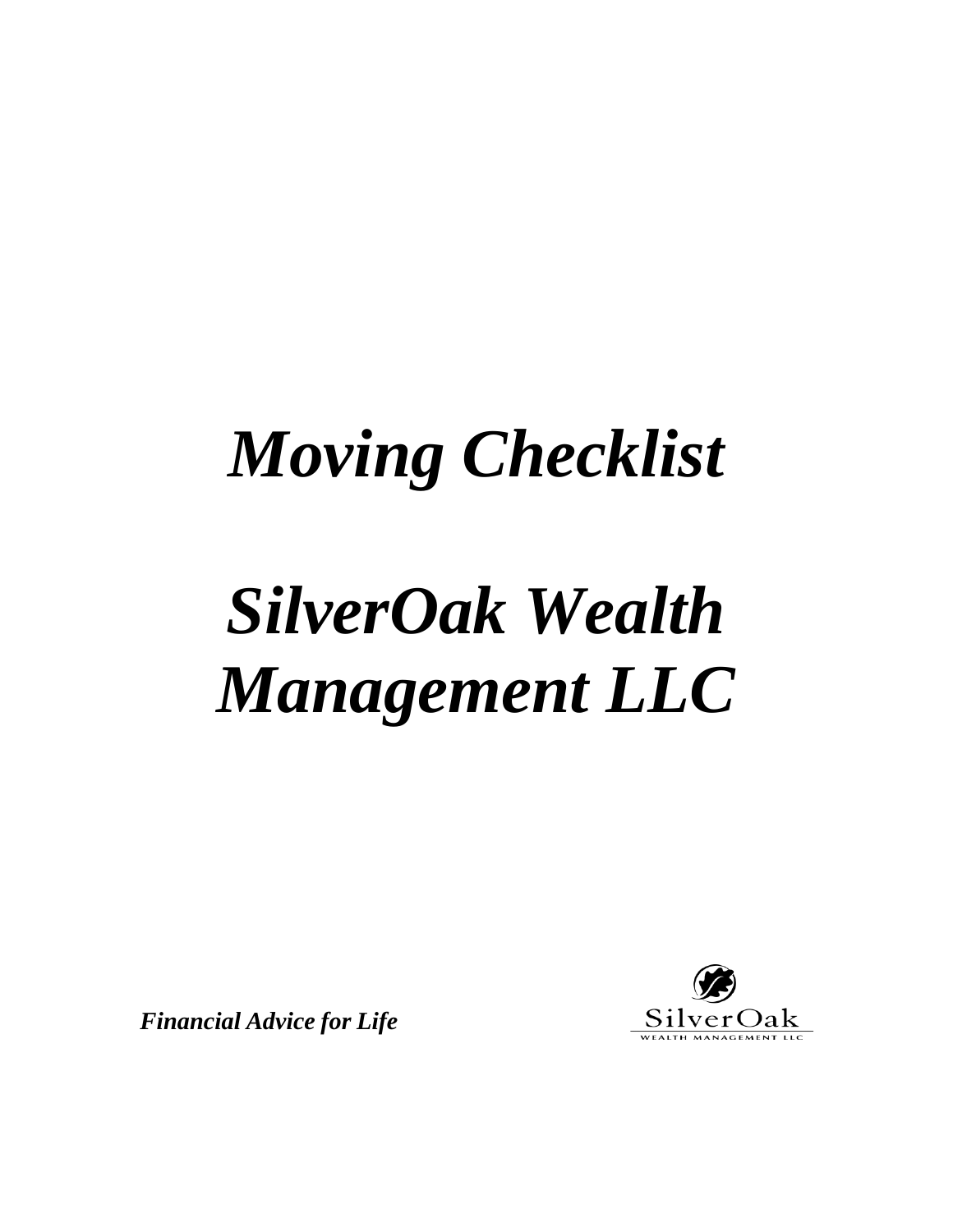#### **September 2021**



### **Moving Checklist**

#### **Eight Weeks Before**

- 1) If you are moving because of a job transfer, understand your company's moving policy.
- 2) Create a budget for your move.
- 3) Create a moving binder/electronic folder to hold moving-related paperwork and expenses. Can be used for tax credits and claims.
- 4) Make a household inventory to track what you are moving, what you are discarding and what is being left behind.
- 5) If using a mover, get estimates and choose a moving company. Verify proper insurance, licenses and company history. Consider scheduling a walk-through with the moving company.
- 6) If moving yourself, contact truck rental companies for estimates.
- 7) Begin removing clutter. Start with basement, attic and garage. Consider having a garage sale, donating to charity or selling items online.
- 8) Prepare for your new home. Contact painters, carpenters, plumbers, locksmiths, etc.
- 9) Obtain/Create a floor plan of your new home for furniture placement.
- 10) Contact your insurance agent to determine if you will need additional coverage for the move.
- 11) Arrange to transfer school records.
- 12) Arrange to transfer medical, dental and legal records and seek referrals.
- 13) Take pets for immunizations, if necessary, and arrange to have veterinary records transferred.
- 14) Prepare to transfer financial and safety deposit box contents to new bank or branch.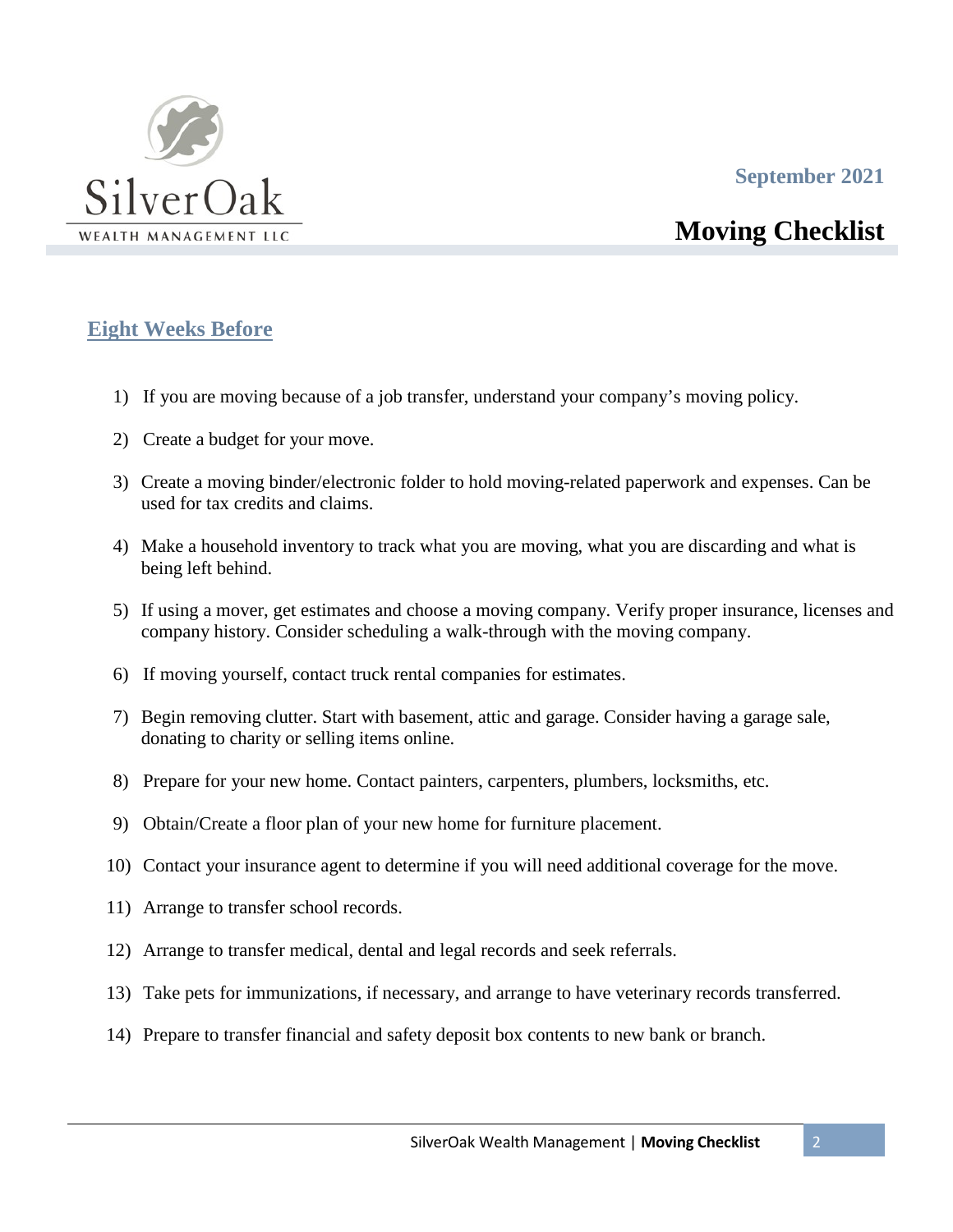- 15) Be sure all personal, family and financial records are accounted for:
	- Birth certificates, marriage licenses, Social Security cards, passports, insurance, medical, dental, legal and academic records
	- Obtain missing documents
- 16) Store your important documents and records in a locked, fire-proof safe or safety deposit box.

#### **Six Weeks Before**

- 1) Arrange for flights and other travel arrangements for family and pets.
- 2) If using a mover, schedule with moving company.
- 3) If moving yourself, reserve moving truck and contact friends/family to help or hire a moving team.
	- Consider parking of moving truck. Make sure it can fit in your driveway or street and that the distance from the truck to your front door is within the company guidelines so there are no long carry charges.
- 4) Make arrangements for storage, if necessary.
- 5) Order moving supplies: boxes, packing materials, tape, markers and labels.
- 6) Begin packing to avoid stress of packing everything last minute. Do one room at a time and pack bedrooms and essential kitchen/personal items last.
- 7) Clearly label each box with its contents and the room it's destined for in your new house.
- 8) Begin using perishable food and supplies that cannot be moved.
- 9) Prepare antiques and collectibles for special moving care.
- 10) Get antiques, jewelry or other valuables appraised.
- 11) Take pictures of furniture and expensive items.
- 12) Obtain and fill out post office change of address cards, or do online. Have mail forwarded.
- 13) File Change of Address Form 8822 with the IRS by calling (800) 829-1040 or visit www.irs.gov/faqs/irs-procedures/address-changes
- 14) Shop and compare services you will need in your new home such as cable, internet and security companies.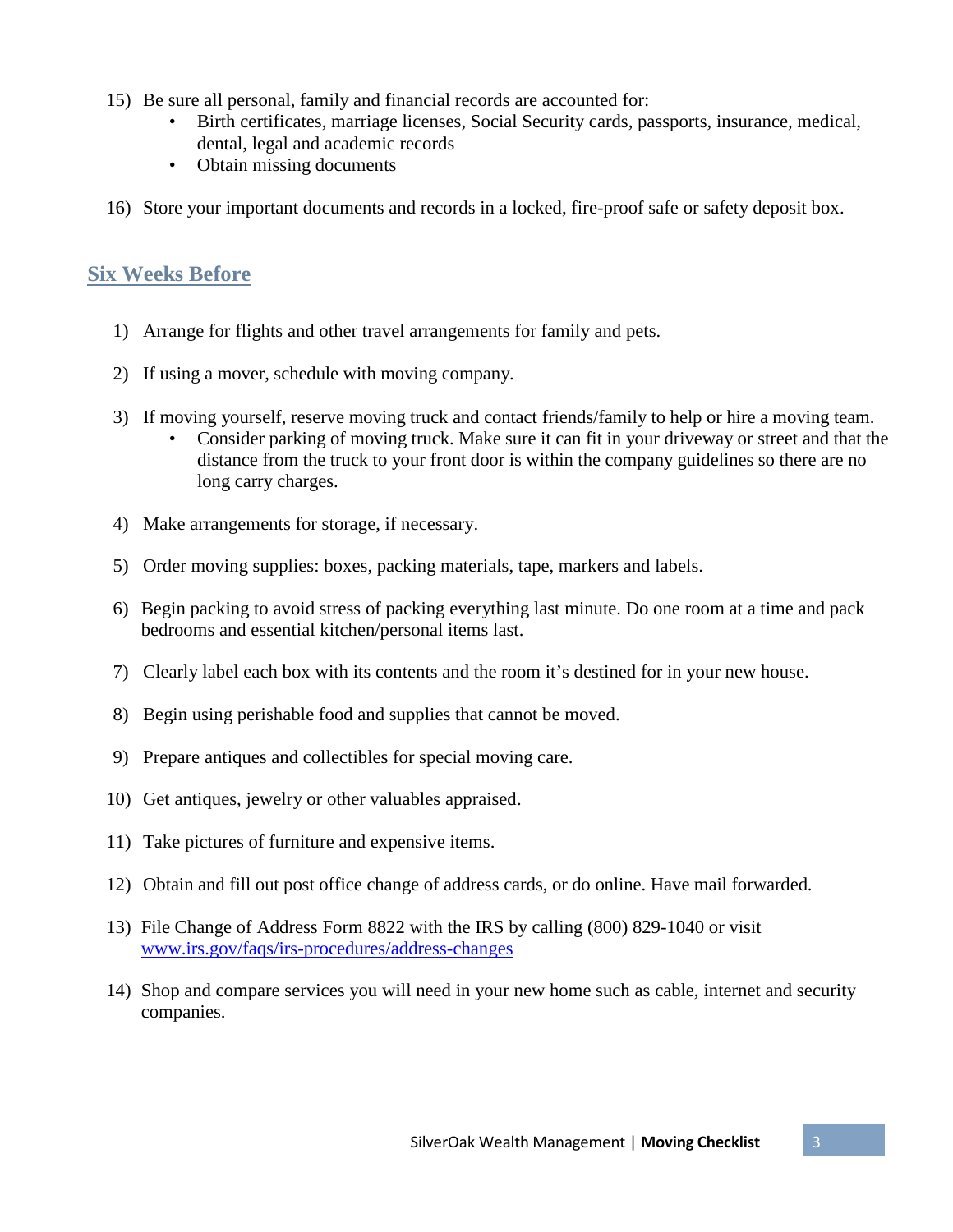#### **Four Weeks Before**

- 1) Put together a contact list and start sending new address notifications. Make sure to include insurance agents, credit card companies, banks, financial advisor, magazine subscriptions, friends and relatives.
- 2) Schedule all utilities and services at old home and new home.
	- Cable
	- **Internet**
	- Telephone
	- Electricity
	- Gas
	- Water
	- Sewer
	- Trash / recycling
	- Lawn services
	- Irrigation services
	- Pest control
	- Security systems
	- House cleaning services
- 3) Contact insurance company for moving coverage and to transfer policy to new home.
- 4) If you live in a high-rise condo or apartment, reserve elevators for move and see if permits are required.
- 5) Arrange for cleaning or repair of drapes, furniture and carpets.
- 6) Arrange and schedule cleaners to clean your home after you have moved your household items out.
- 7) Begin dismantling outside furniture and children's play sets if you are moving them.
- 8) Begin packing your garage and/or shed.
- 9) If you are moving plants, plan a safe and secure way of transporting them.

#### **Three Weeks Before**

- 1) Properly dispose of hazardous household chemicals such as paints, cleaners, propane and other flammables.
- 2) Recycle electronics, plastics, metals, papers, etc.
- 3) Arrange for childcare and pet care for moving day.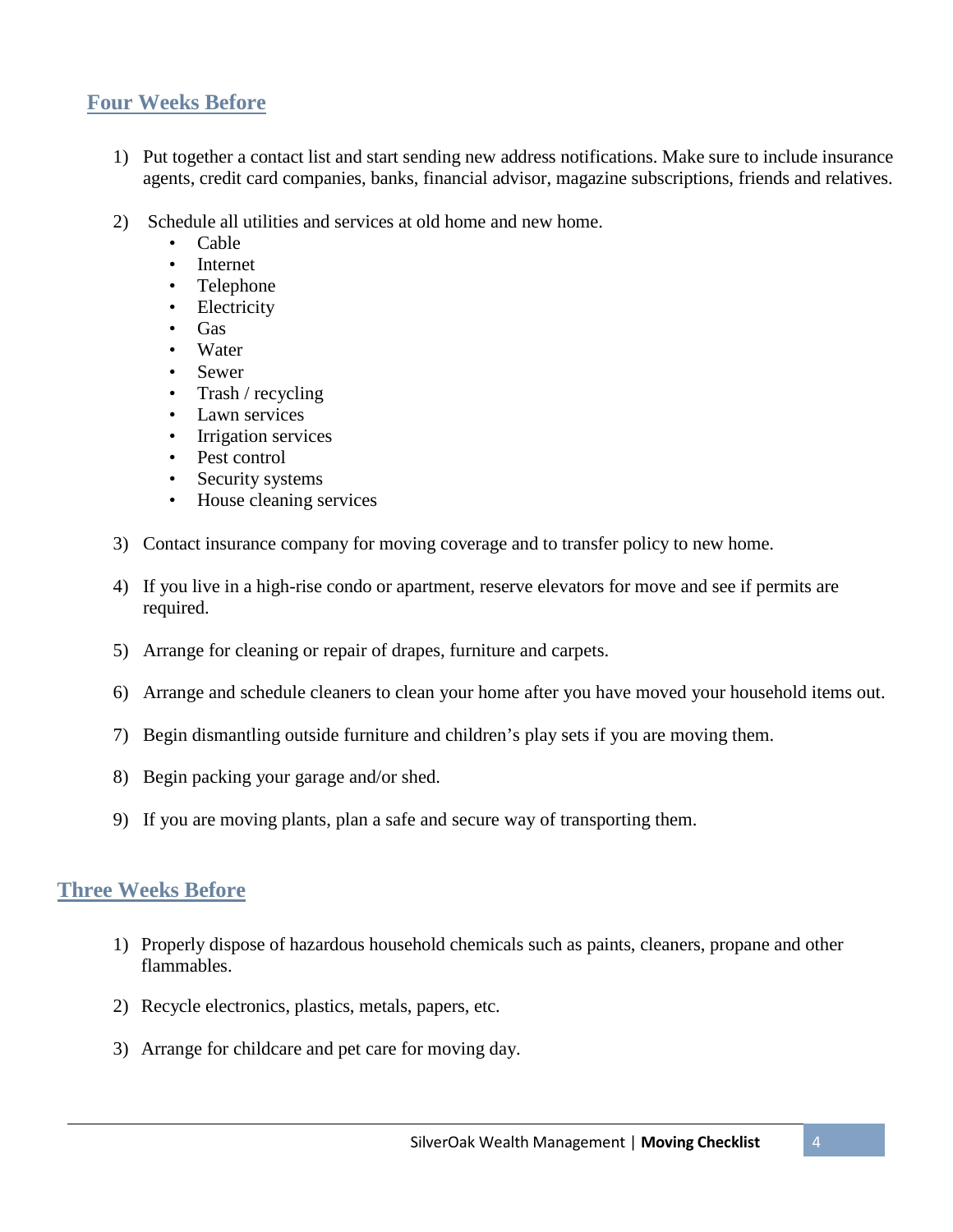- 4) Prepare automobile and driver's licensing and registration if moving out of state. Notify your local department of motor vehicles of your address change. Go online or call to register your vehicle in your new state.
- 5) Transfer prescriptions to a pharmacy near your new home. Be sure to have enough medication on hand.
- 6) Call your insurance company to transfer your current home coverage and get pricing on your new home.
- 7) Start a file for new homeowner including maintenance history and manuals.

#### **Two Weeks Before**

- 1) Arrange and prepare for sale, donation or disposal of remaining unwanted items.
- 2) Ensure all newspapers, magazines and other subscription services are cancelled or forwarded to new address.
- 3) Notify all creditors of move.
- 4) Service and clean out automobiles before move.
- 5) Pick up laundry and dry cleaning.
- 6) Finalize schedule for moving day, especially if closing on a new home same-day. Consider timing of movers, child/pet care, documents signing, etc.

#### **One Week Before**

- 1) If using a mover, confirm date and time of packing and moving.
- 2) If moving yourself, confirm moving truck and anyone helping out (friends, family, moving team).
- 3) Back up your computers. Create a box of warranties and user manuals.
- 4) Pack a travel kit and put aside critical items beforehand:
	- Financial: check book, credit cards, cash, traveler's checks, foreign currency, etc.
	- Travel: passports, birth certificates, driver's licenses or ID cards, keys, tools, moving papers
	- Baby Care: diapers, stroller, car seat, medications, clothing
	- Children: toys, medication, books, clothing
	- Kitchen: dishes, utensils, food
	- Personal: bedding, toiletries, medicine, first aid kit
	- Pack a suitcase: have clothing and other essential items on hand in case movers are delayed
	- Cell phones and chargers
	- Scissors, tape, paper towels, toilet paper, flashlights, trash bags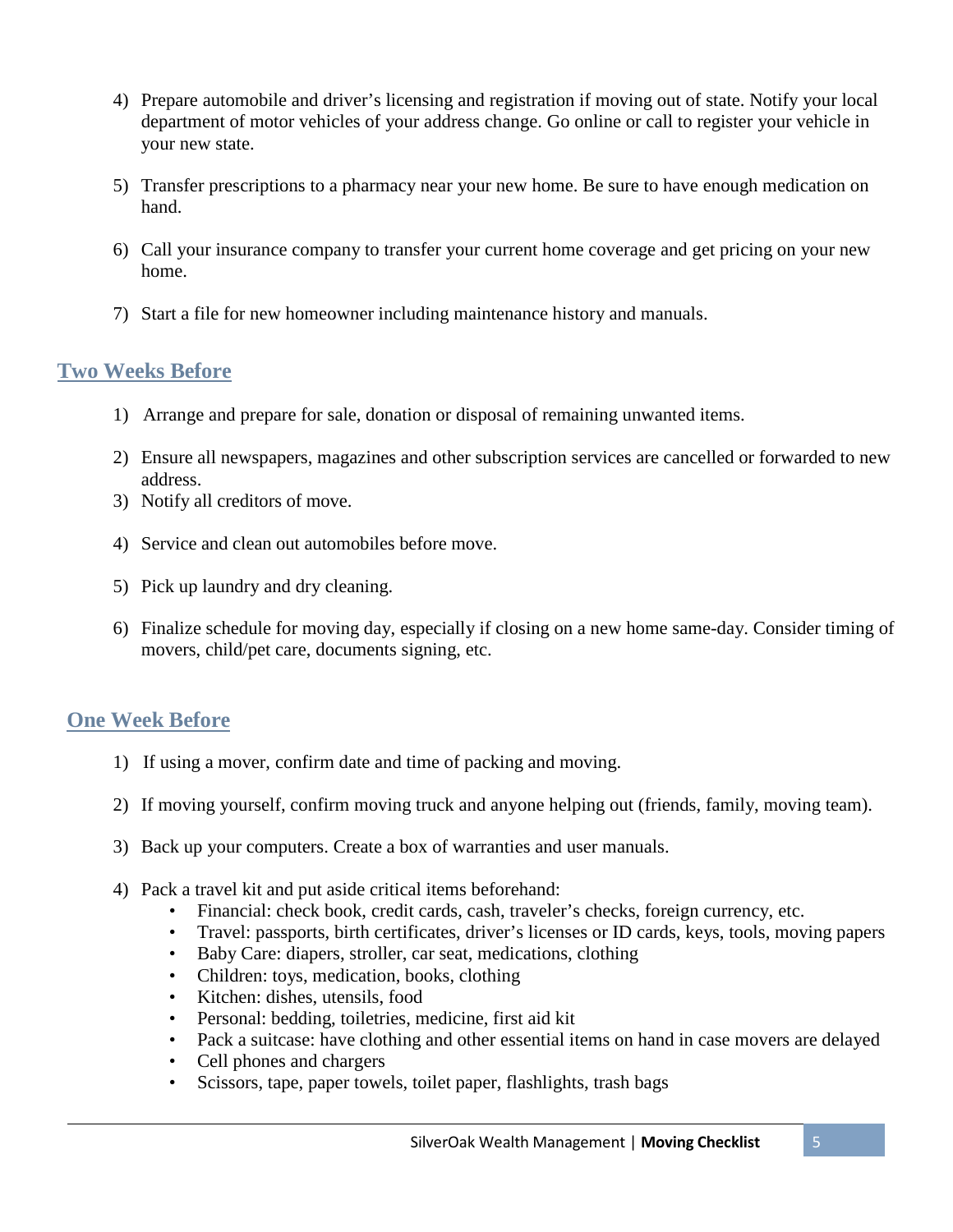- 5) Pack remaining non-essential items.
- 6) Settle any bills with local businesses.
- 7) Defrost refrigerator and freezer.
- 8) Drain oil or gas from power equipment and drain water hoses.
- 9) If moving appliances, disconnect and prepare them for the move.
- 10) Confirm hotel or accommodations.

#### **One Day Before**

- 1) Ensure vehicles have gas and make sure to have plenty of cash on hand for the move.
- 2) If using a mover, let movers pack your belongings.
- 3) Have several copies of directions to your new home and your contact information printed out for movers.
- 4) Confirm arrival time of moving truck.
- 5) If moving yourself, dismantle beds and large furniture and finish packing.
- 6) Set aside travel kit and other important items including fire-proof safe containing your personal records.
- 7) Pack a "load last" box which are items that will be needed first in your new home.
- 8) Pack up your computer and all electronic devices. Before unplugging, take pictures to help with reconnecting them in your new home.
- 9) Check-in to flight if flying. Ensure possession of all necessary travel documents.

#### **Moving Day – Old Home**

- 1) Drop off kids and pets at pre-arranged care site.
- 2) Confirm bill of loading and inventory before signing. Keep forms in a safe place.
- 3) Clean house if you have not hired cleaners.
- 4) Double check washer/dryer, refrigerator and freezer for items left behind.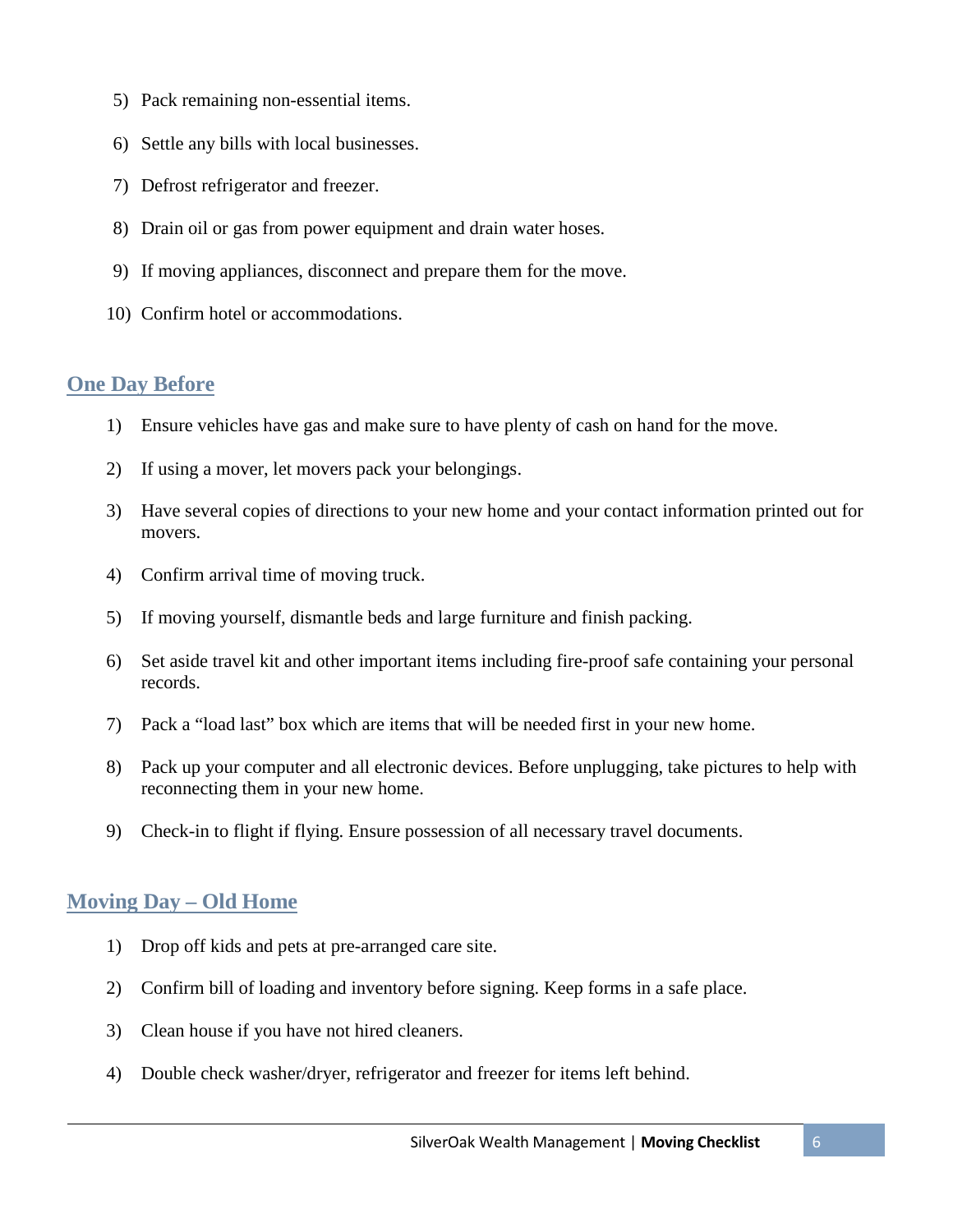- 5) Check outside and in garage/shed for any overlooked items.
- 6) Unplug appliances that are being left behind.
- 7) Make note of all utility meter readings.
- 8) Remove and dispose of garbage.
- 9) Switch off the lights.
- 10) Do a last sweep of every room, making sure to check closets, cabinets, and drawers.
- 11) Lock windows and doors, including any garages or sheds.

#### **Moving Day - New Home**

- 1) Have map of your new home available and tape names to doors to assist movers.
- 2) Be available to answer any questions.
- 3) Supervise loading and unloading of belongings.
- 4) Check boxes and belongings. Note any damage on the inventory record.
- 5) Pay the truck driver and tip moving team, if applicable.
- 6) Locate fuse box and main water valve.
- 7) Connect major appliances and make sure water heater is on.
- 8) Locate and unpack essentials first.
- 9) Consider any immediate needs, such as groceries or other household supplies.

#### **Odds & Ends**

- 1) Thoroughly inspect new home.
- 2) Install new batteries in smoke and carbon monoxide detectors in new home and ensure that they are working properly.
- 3) Check fire extinguishers in your new home.
- 4) Consider having locks re-keyed.